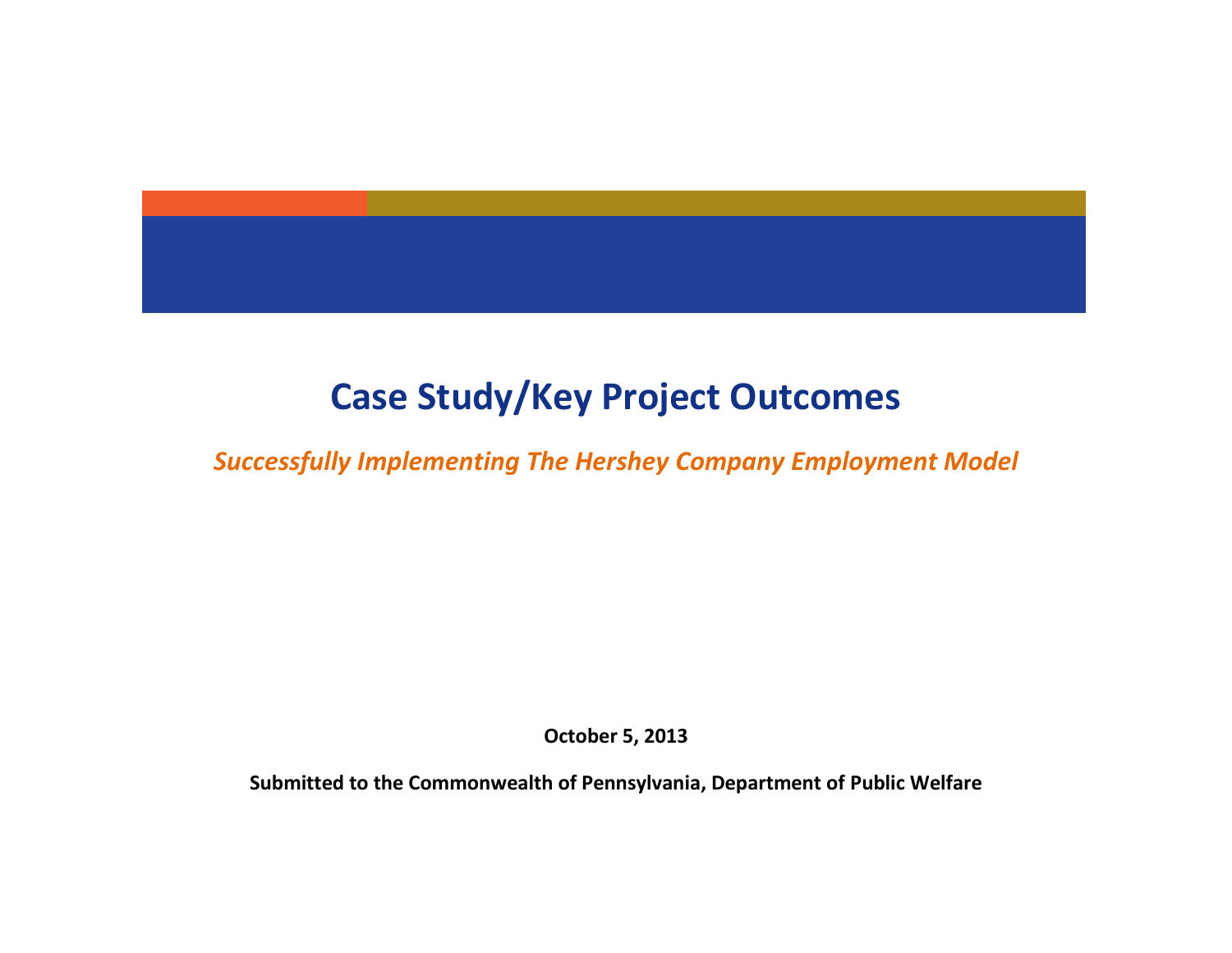### **Introduction**

The contract supporting this project was developed to fulfill several objectives—one was to support/collaborate with The Hershey Company on its Manufacturing Apprenticeship Program's start-up and implementation. The intent was to potentially contribute to the outreach initiative's success and to learn from it in documented ways that could foster replication. A related objective was to develop a How-to Guide based on Hershey's ongoing experience hiring people with disabilities (PwD) and drawing from successful best practices of other employers such as Lowe's and Walgreens.

In short, the overall methodology for this multifaceted project was a case study approach. Drawing on the experience of The Hershey Company and others, the How-to Guide would reflect practical application rather than abstract ideas or recommendations. Moreover, involving key agencies in the process, including the PA Office of Vocational Rehabilitation (OVR), made this methodology partner-based as well. Significant applied learning occurred in both directions—public and private.

This case study approach focused on eight key project outcomes (see next page) that the Commonwealth deemed to be of particular importance. This report documents each of those eight outcomes either in terms of how they were addressed or satisfied through the experience to date as a project team, or in the form of recommendations—particularly for issues for which Commonwealth involvement will be valuable going forward. As such, one immediate application of this case study/key projects outcomes document is for it be used in early 2013 as part of bringing the various agency and employer stakeholders together to consider potential actions for bolstering each of these key project outcomes.

# **Purpose and Organization**

- The Commonwealth's grant funded the development of a How-to Guide intended to promote more employment opportunities for PwD.
- As part of the grant, eight key outcomes are identified; several of the outcomes are achieved directly or indirectly through the development of the How-to Guide, others are addressed separately.
- This report documents how each of the eight project outcomes is addressed or recommends how the outcome should be addressed in light of the experience gained developing the How-to Guide, and the deliberation and collaboration among private and public organizations involved in the process.
- The development process brought together employers and supporting agencies.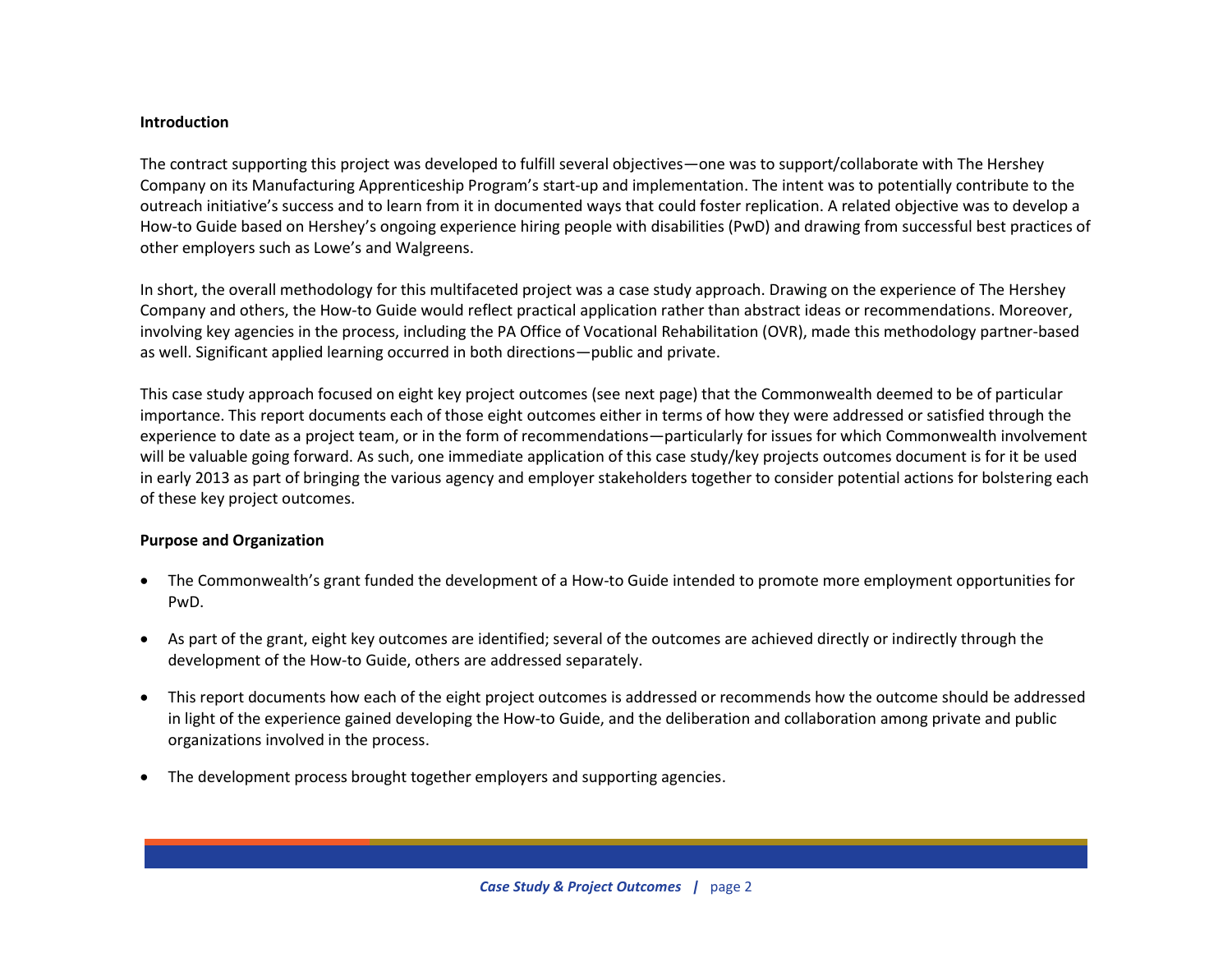Proper closure for this document to achieve its extent will entail a meeting including team members and key agencies early in 2013 to review results and recommendations, and address any next steps.

# **Key Project Outcomes**

1) Facilitate the establishment of a smooth-running program for The Hershey Company.

2) Develop ways for more effectively bringing people with disabilities (PwD) into the workforce that is successful for The Hershey Company and that may be emulated by other large employers.

3) Document a Single Point of Contact (SPOC) approach along with a position description and recommendations for a feasible means of reimbursement. Develop an adjunct position to support job candidates not supported by the Single Point of Contact.

4) Develop a Scorecard of Key Performance Measures that reflect areas such as critical outcomes, process efficiency, and employer satisfaction, among other measures, to be developed through the collaborative process with the involvement of employer and agency stakeholders.

5) Develop a structure to effectively "manage" or be involved in similar projects going forward to ensure minimum standards and accountability.

6) Define when and how "employment readiness" (soft skills) will be developed and reimbursed.

7) Identify programmatic/client funding shortfalls including start-up costs and strategies for addressing shortfalls.

8) Effectively resolve various cash flow issues and barriers during the Hershey project, including job coach training.

On the following pages each of these outcomes is covered by defining the issues associated with the key project outcome, identifying the requirements, and/or describing the needs. A second section indicates how the outcome was accomplished or resolved, or what recommendations are necessary for future broader resolution—even possible policy-level change—beyond The Hershey Company experience drawn upon for development of the How-to Guide.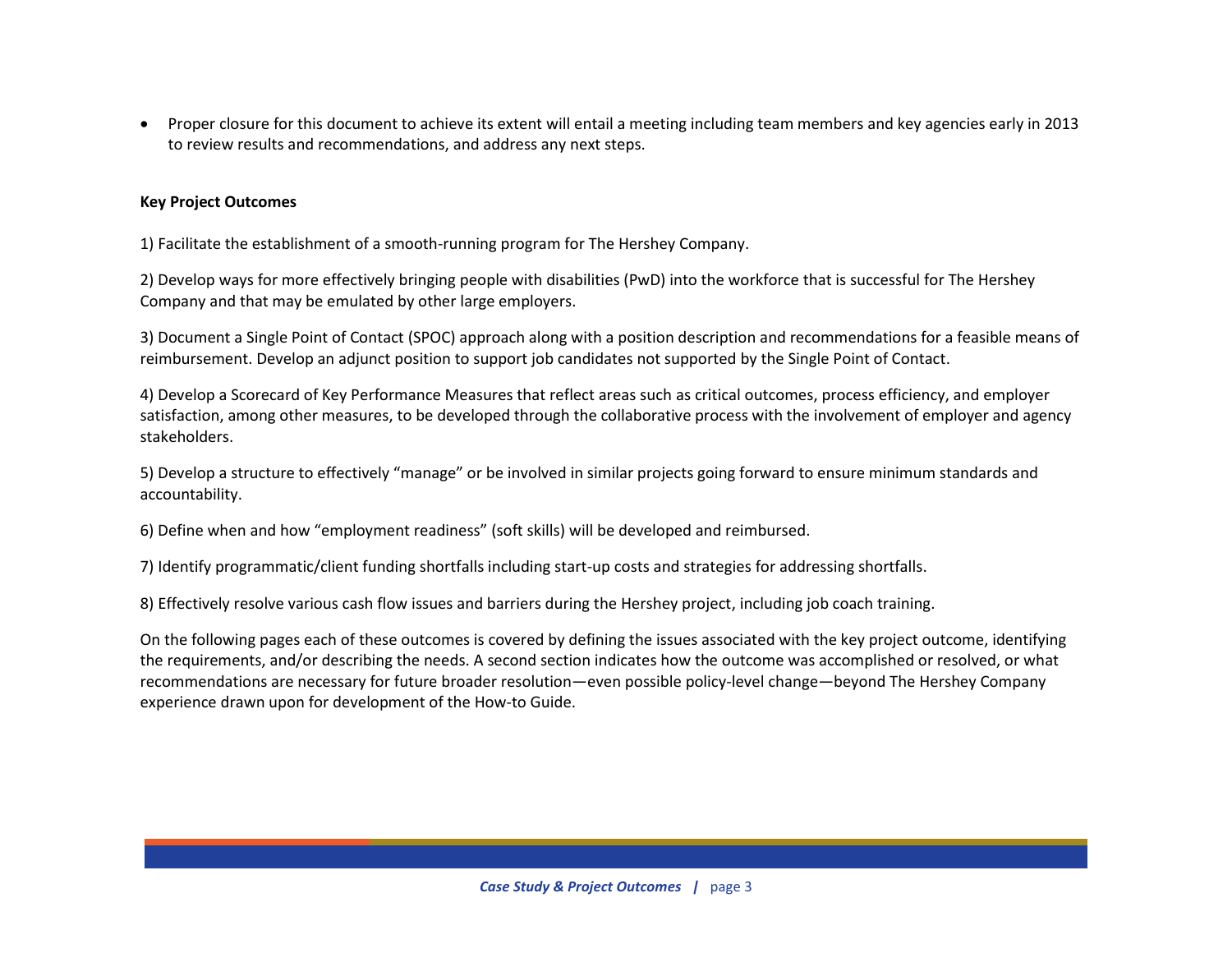**Project Outcome #1:** Facilitate the establishment of a smooth-running program for The Hershey Company. **OUTCOME ACCOMPLISHED**

# **Issue Overview, Requirements, or Needs**

There was a significant shift in the team's anticipated role early on from one of supporting The Hershey Company (Hershey) to being a partner in the development of the How-to Guide and addressing the critical project outcomes covered herein. The Hershey Company's PwD initiative was under way when this project was funded. Hershey has been a tremendous partner in developing the How-to Guide and helping to ensure the key project outcomes.

Hershey's Manufacturing Apprenticeship Program was all about breaking down barriers. Hershey emphasized how the SPOC works in the model. The Hershey experience with employing PwD also demonstrated success in the following areas that are key to a smoothrunning program and replicable for other companies:

- Outreach to the potential pool of PwD candidates with a focus on targeted positions.
- Senior management support for hiring PwD.
- Establishing an overall corporate approach for PwD hiring while ensuring needed flexibility for each site.
- In addition, Hershey plans to roll out the program to other company sites in 2013 and use the How-to Guide—it is anticipated that Hershey will use the document in expanding to other sites.

- Hershey validated many lessons learned that are applicable to other employers, including: o The importance of visiting and observing the programs of successful employers.
	- o The importance of taking a customized approach based on learning from others—the Lowe's and Walgreens models were the foundation for Hershey's learning and orientation, which Hershey adapted to meet its own particular hiring needs.
	- The outcome measures used for manufacturing plants differ from those used by distribution sites—as such, there is not a one-size-fits-all for outcome or performance measures.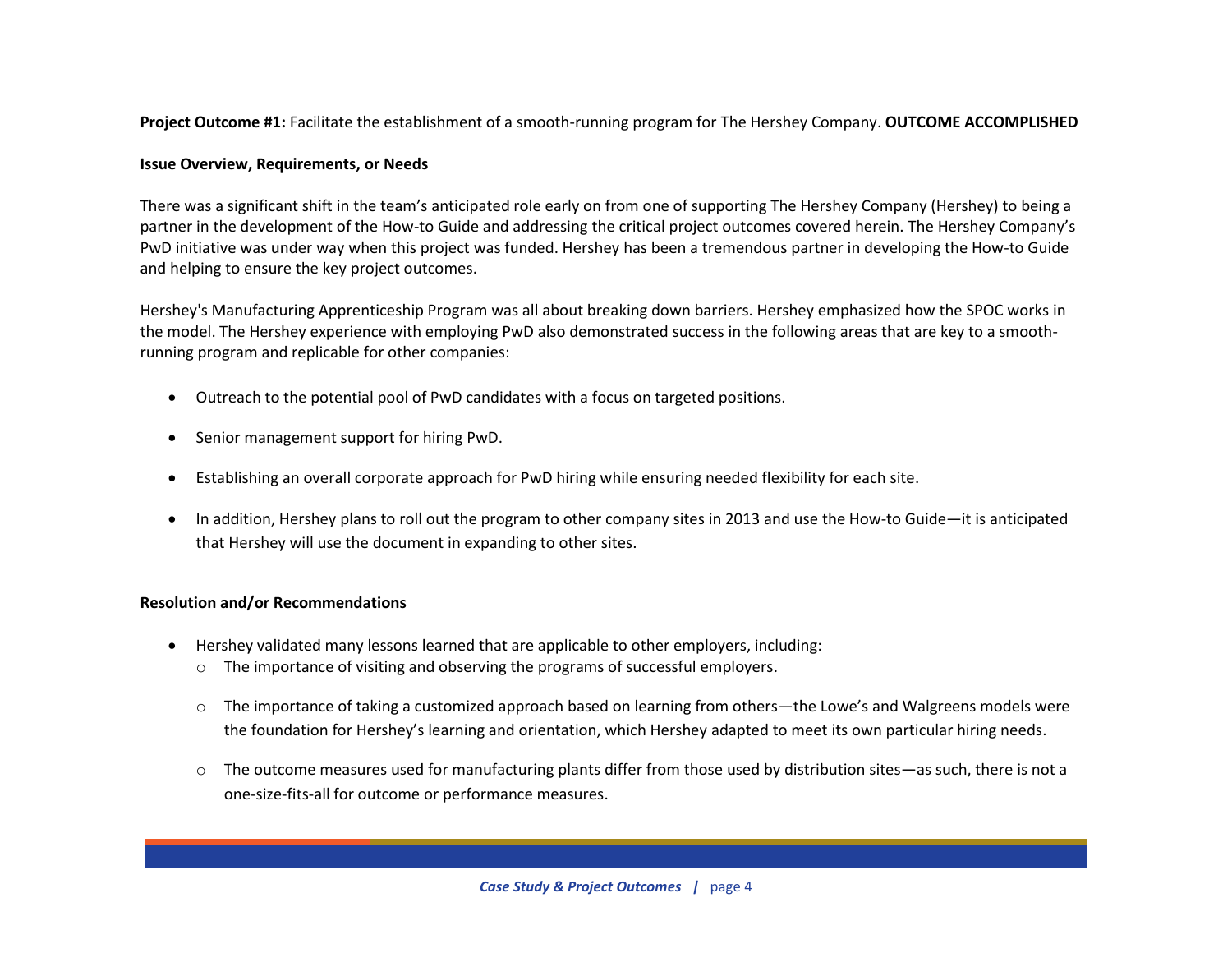- o That there is a powerful message of adaptation and customization for any employer—but the basic model or concept may work for virtually any employer.
- o An exciting shift in focus occurs from *considering* hiring PwD to employing *more* PwD—creating more opportunities for more employment of PwD.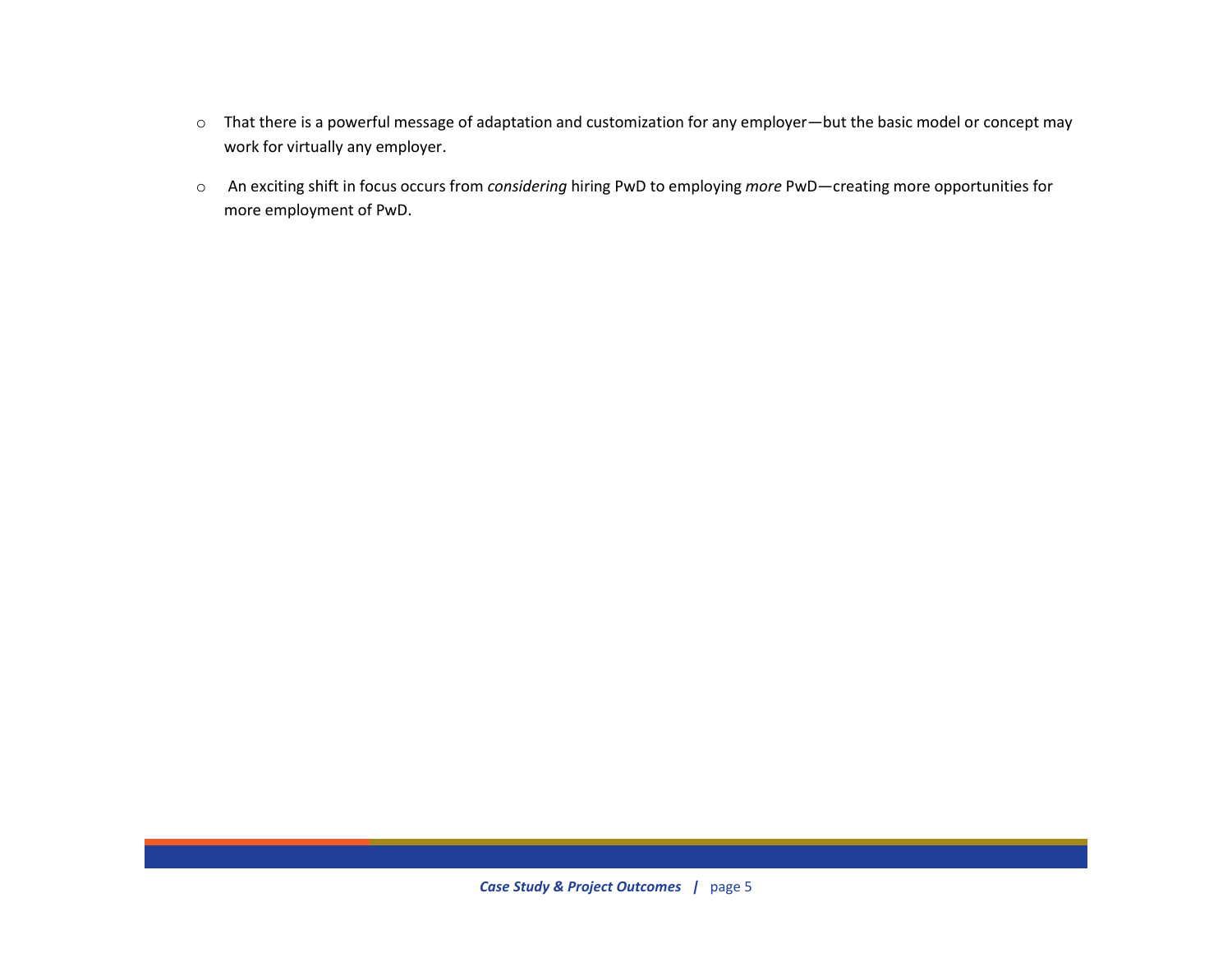**Project Outcome #2:** Develop ways for more effectively bringing PwD into the workforce that is successful for The Hershey Company and that may be emulated by other large employers. **OUTCOME ACCOMPLISHED**

#### **Issue Overview, Requirements, or Needs**

- The Hershey Company has confirmed that the model works for them and can work well for a wide range of other employers.
- Hershey's transferable lessons learned are summarized in the section below, in what they informally indicate is the "elevator speech" that they would give about their experience with hiring PwD.

- Employers must experience a successful program through on-site visits to demonstrate that more jobs can be filled by PwD.
- Hershey's site visit experience was eye opening—it helped create a greater understanding of the range of disabilities; some of which may fit well for a particular employer and others which may not.
- Employers learn through exposure and involvement to PwD employment programs.
- Hershey stresses the value of being open to possibilities from the employer's standpoint—there is clearly an educational or organizational learning component (that creates a new frame of reference for many).
- It is all about finding the right fit—the Hershey program was able to fit with all existing policies and programs, even though some minimal customization occurred. The bottom line is that human resources and other policies did not require extensive revamping.
- Hiring fits within existing systems, policies, and processes.
- Building relationships with partners is necessary to make the model work.
- Hershey emphasizes the importance of keeping it simple and easy—inclusiveness was demonstrated by working within their system.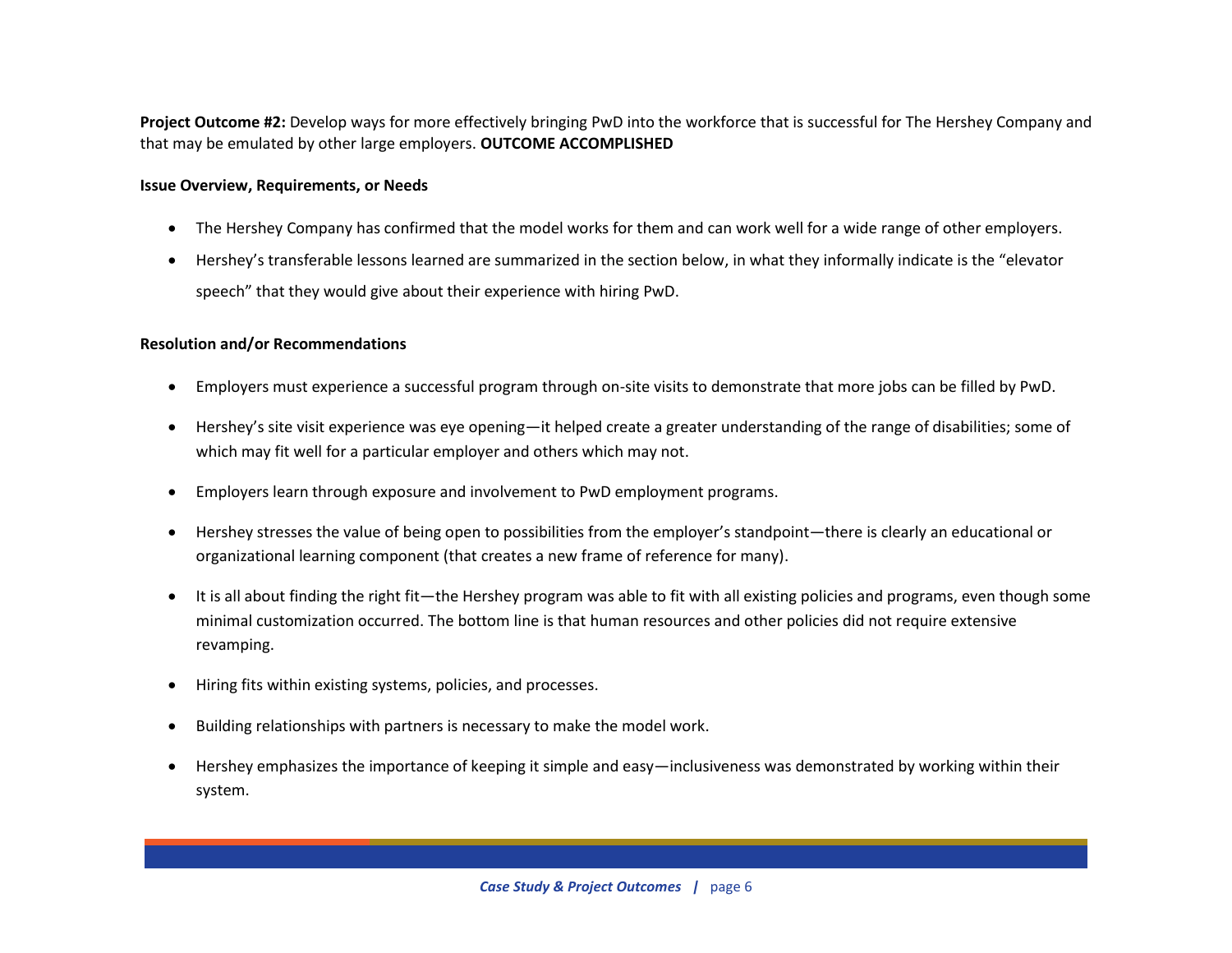Various examples of adaptation—Hershey fine-tuned its existing interview guide to make it more about relevant life experiences.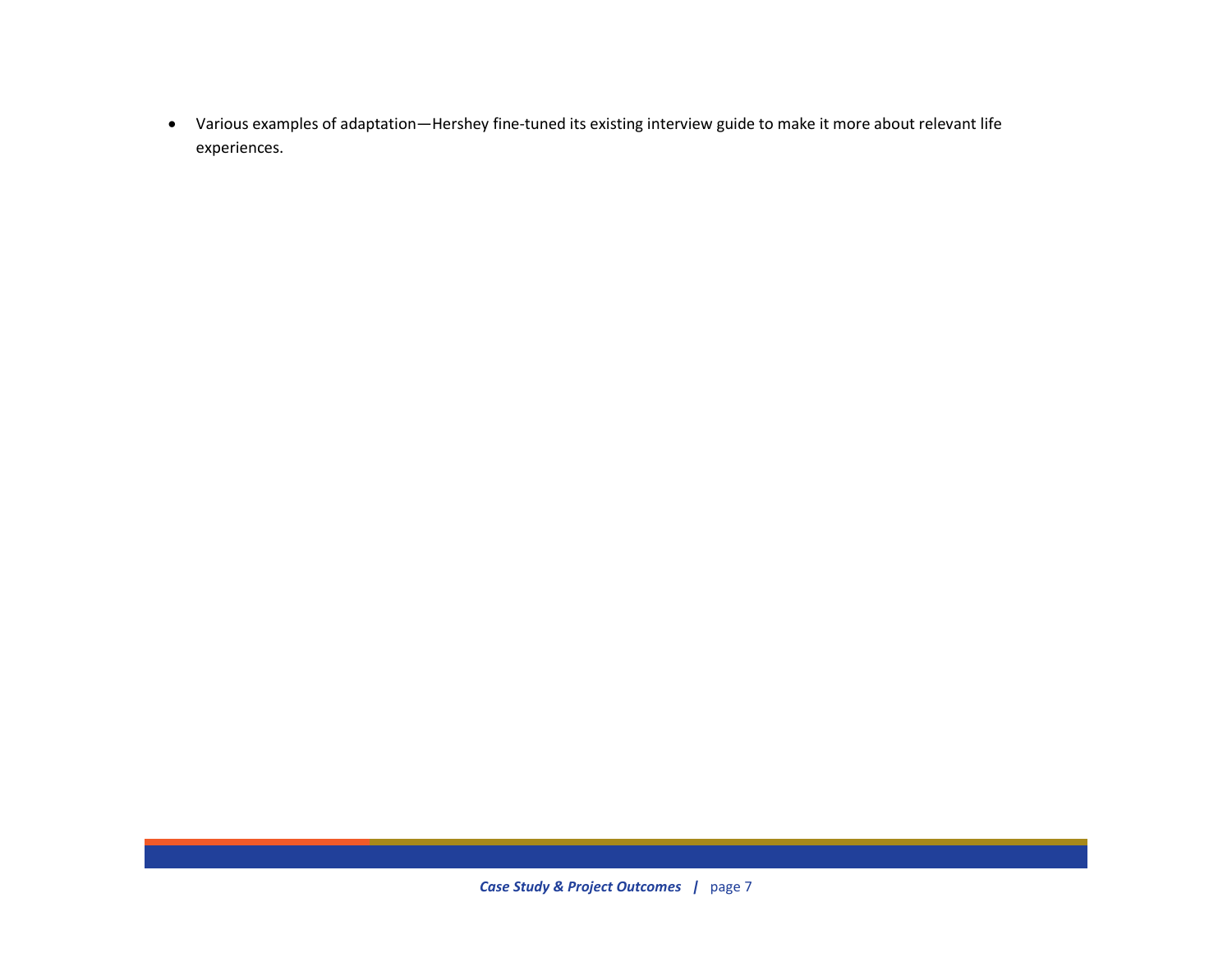**Project Outcome #3:** Document a Single Point of Contact Approach along with a position description and recommendations for a feasible means of reimbursement. Develop an adjunct position to support job candidates not supported by the Single Point of Contact. **RECOMMENDATIONS** 

# **Issue Overview, Requirements, or Needs**

- Hershey's approach of working with a SPOC (a senior manager with the PA Office of Vocational Rehabilitation (OVR)) has been very successful; OVR will provide a standard approach from location to location for Hershey. Initially, the Hershey project manager initiated contacts with OVR, various agencies, county departments, and educators. Over time, OVR became their SPOC.
- The importance of training and certifying the designated OVR person as the SPOC cannot be overstated—this position/individual must be able to relate to the employers and to the agencies that the SPOC enlists to comprise the SPOC/core team.
- The approach must establish that OVR is responsible for assembling the core team of agencies to meet each employer's requirements.
- The Adjunct Position needs to be defined further, and one idea recommended below needs to be further developed, with the input of the Department of Public Welfare.
- The Adjunct Position description must identify the types of situations or instances that would require the use of the Adjunct.

- OVR develops a short position description for the SPOC, including a list of the SPOC's key roles and responsibilities.
- OVR defines what is entailed with SPOC certification (requirements and process).
- Hershey recommends teaching partnering skills as part of the certification process. This would entail establishing key learning objectives with corporate input (what must the OVR person know or be able to do—that is the fundamental question to be addressed in order to define knowledge and skills requirements).
- Consider having a business school tie-in (one with degree programs in Vocational Rehabilitation) to provide the training and minimum training requirements being defined, e.g., partnering, how to talk to business leaders, etc.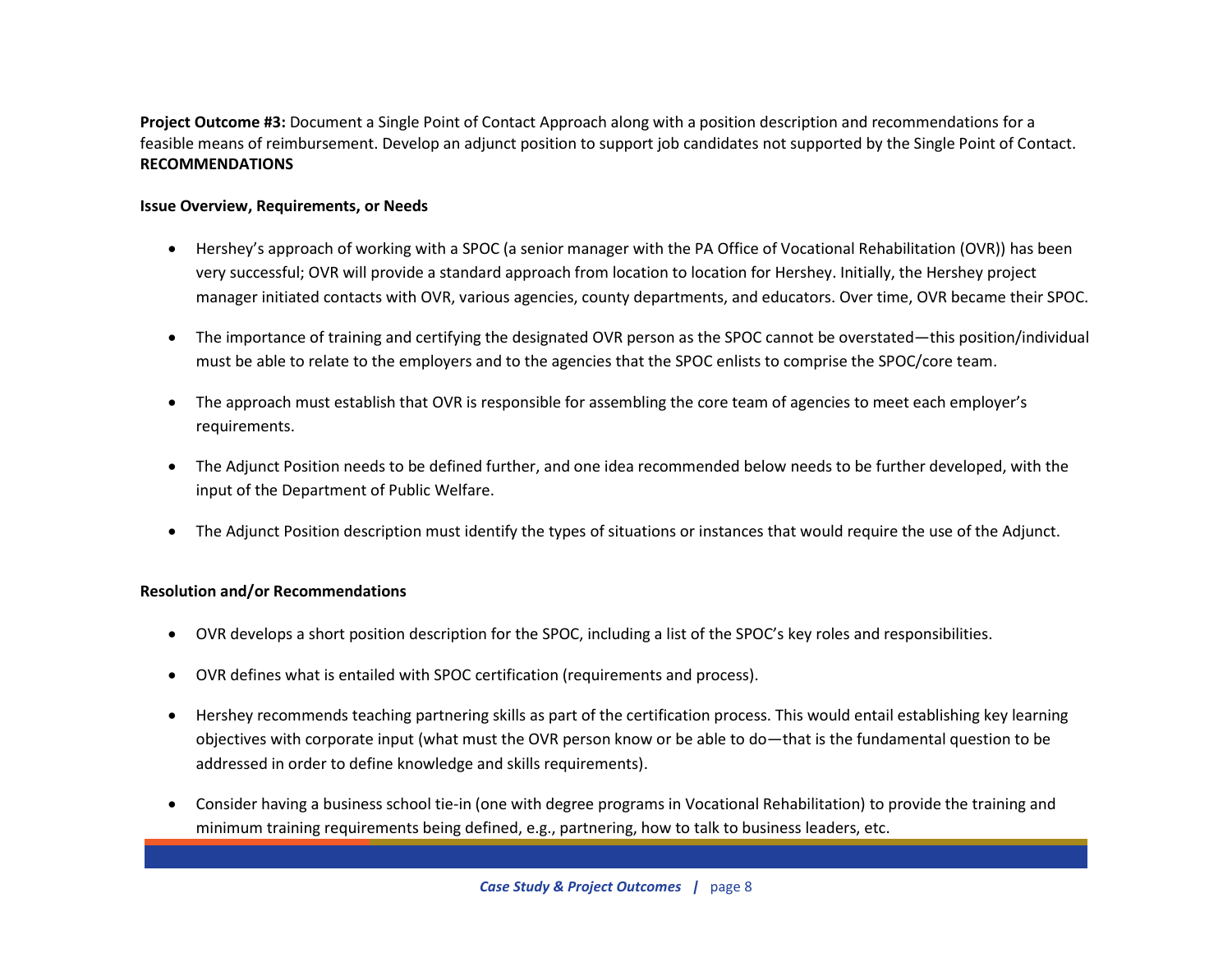- It is recommended that the above training approach be advanced through entities at colleges/universities such as the Advisory Boards for Vocational Rehabilitation majors, e.g., Penn State, Scranton, and the University of Pittsburgh.
- More consideration should be given to how to better involve other programs such as Workforce Development/Career Links.
- The Adjunct's reporting relationship to OVR needs to be defined as part of a position description for the Adjunct.
- Consider advertising for the Adjunct through a Request for Proposals, and make the position performance-based with incentives for success.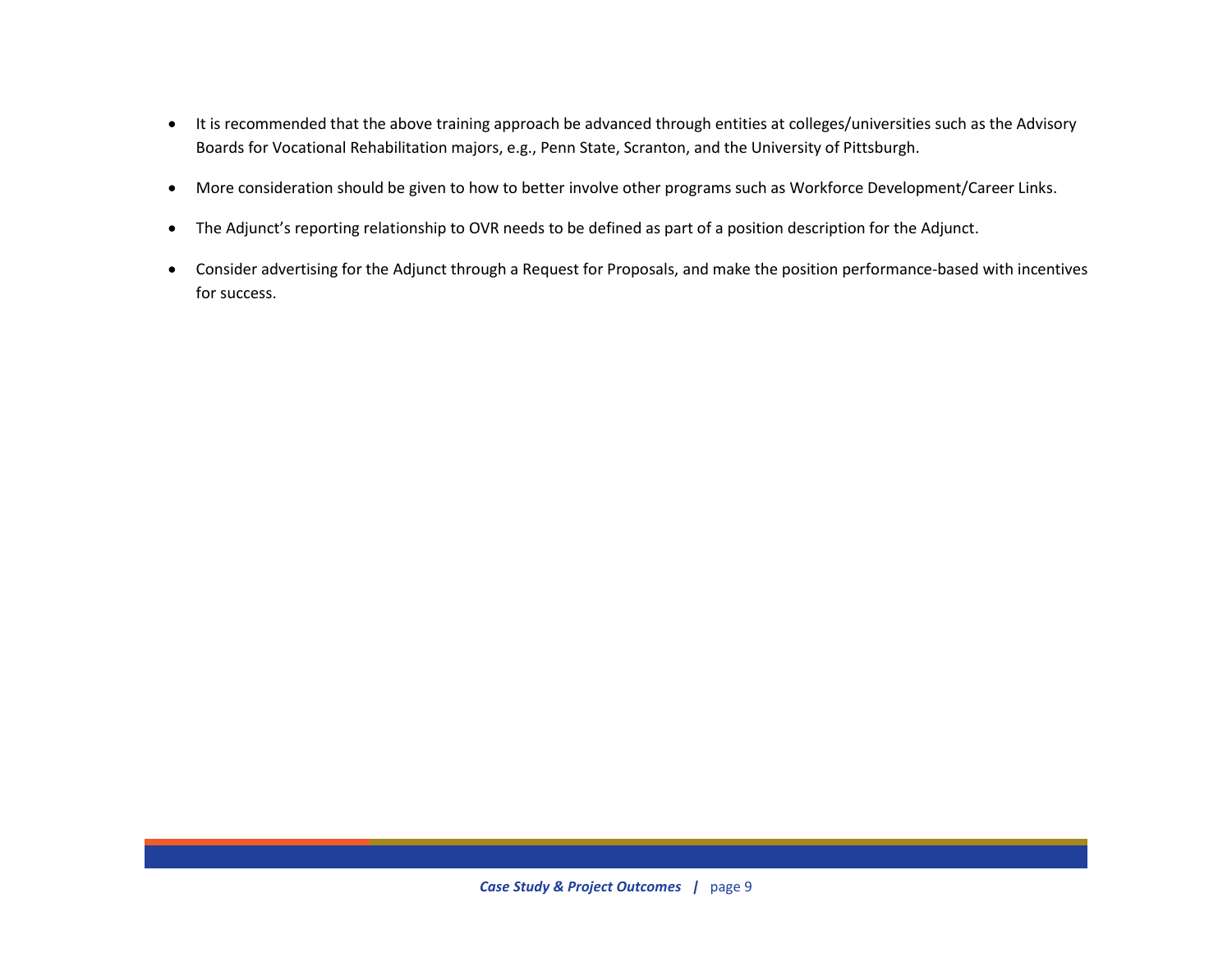**Project Outcome #4:** Develop a Scorecard of Key Performance Measures that reflect areas such as critical outcomes, process efficiency, and employer satisfaction—among other measures to be developed through the collaborative process with the involvement of employer and agency stakeholders. **RECOMMENDATIONS** – A GENERIC SCORECARD APPEARS AS AN APPENDIX TO THIS DOCUMENT.

# **Issue Overview, Requirements, or Needs**

- Hershey emphasizes that measures must be employer-specific.
- Hershey has also identified measures they are using plus some generic measures for consideration for potential use by any employer (listed in the next section).
- The employer and the SPOC may collaborate in developing scorecards for both the employer and the SPOC/core team.

- Employee performance—the job performance standard is the same for program participants as for other positions in the company—it is the same across all jobs. The Hershey Company reviews performance every 30 days in the apprenticeship program. In addition, the program includes an additional 90 days over and above the standard 90-day probationary period, resulting in a full 180-day probationary period for PwD. The rationale for doing so is that PwD candidates typically do not have manufacturing experience. This is a creative way of providing employment and on-the-job experience as a "package." Note, the standard Hershey employee evaluation form is used for PwD but with a few adjustments:
	- o Employee Retention
	- o Safety Record
	- o Attendance
	- o Teamwork
- Employer Training Cost employer-specific costs; employers can explore eligibility for tax credits and should subtract the dollar amount of any actual tax credits from the training cost, to produce a more accurate measure of true cost to the employer.
- Employers should explore eligibility for tax credits (i.e., the Work Opportunity Tax Credit). If tax credits are used the measure would technically be net training cost after tax benefit.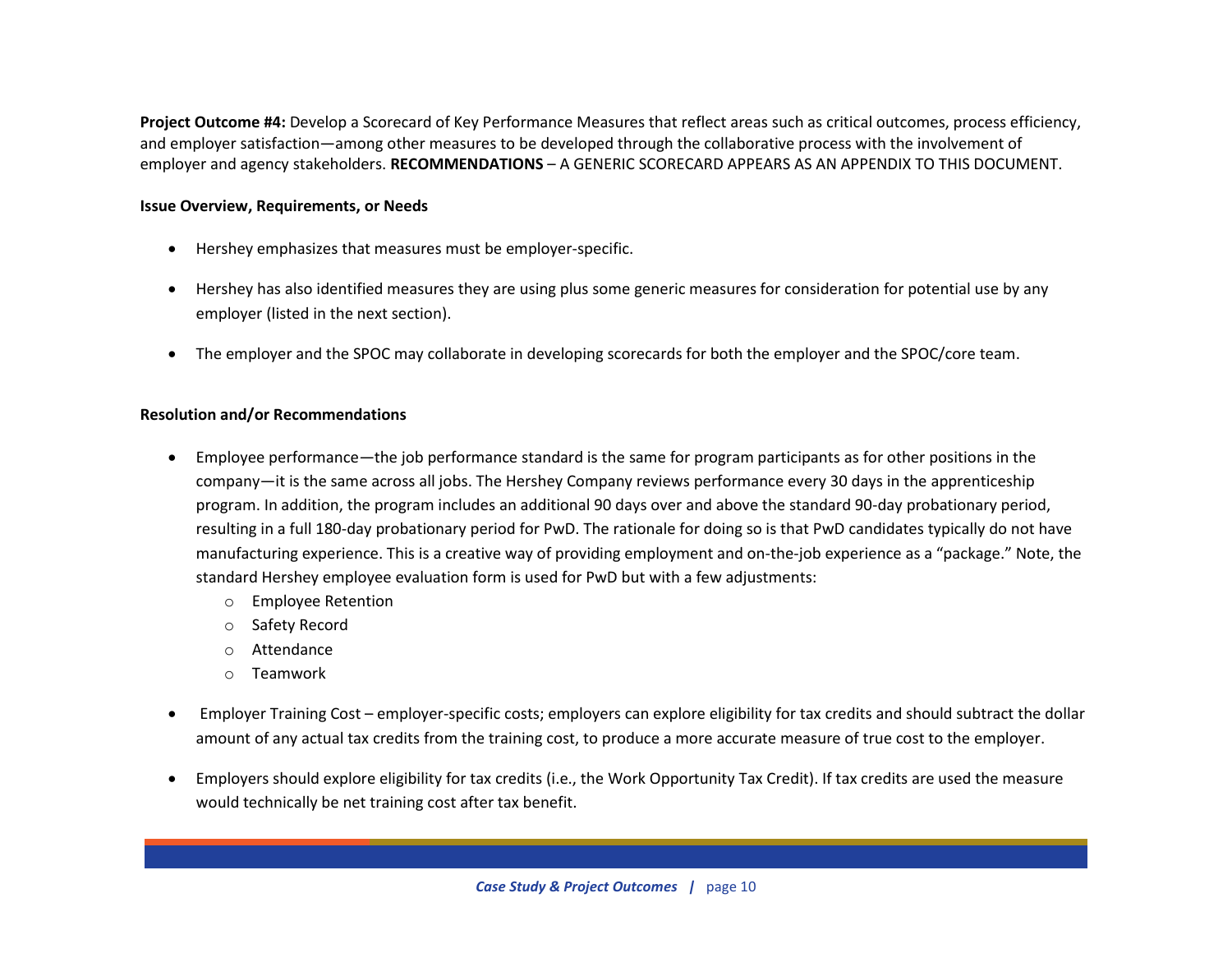- Employee survey an employee engagement survey such as The Hershey Company has used is a way to gauge the effectiveness of the program with input from other employees.
- Customize employee survey by location should be site-specific to be more focused and reliable.
- Senior management support a process measure that simply indicates a "yes" or a "no" or the extent of upper-level management support which is very important.
- Presence of a Champion similar to senior management support, this measure is also a "yes/no" type measure recognizing how important it is to have a day-to-day champion for the program on staff—typically someone who has a personal experience or relative that is a PwD.
- Champions/peers in place and effective at every level.
- Agency champions should be evaluated as well, possibly using a 360-degree evaluation.
- Site visits by senior managers a potential yes-no process measure to ensure that the walk matches the talk; also an early measure on senior leader awareness/visiting programs.
- OVR/agency-type measure of support and effectiveness of the SPOC. Making this part of the overall approach to measurement is a way to convey expectations for high performance and a results orientation.
	- $\circ$  Responsive, accessible, speed of turnaround, know and will act on employer needs as demonstrated through screening of candidates.
	- o Providing the needed candidate pool.
	- o Employer evaluation of OVR SPOC form/Can Do Attitude; demonstrably resourceful.
- Setting goals (can use Office of Federal Contract Compliance Programs (OFCCP) as a basis for this, but it must primarily make sense for the company). For more information on OFFCP go to http://www.dol.gov/ofccp/
- Retention Rate the ratio of quality placements to total hires at 6 and 12 months, for example, which can be compared to a company's overall retention rate or future goals if that is useful.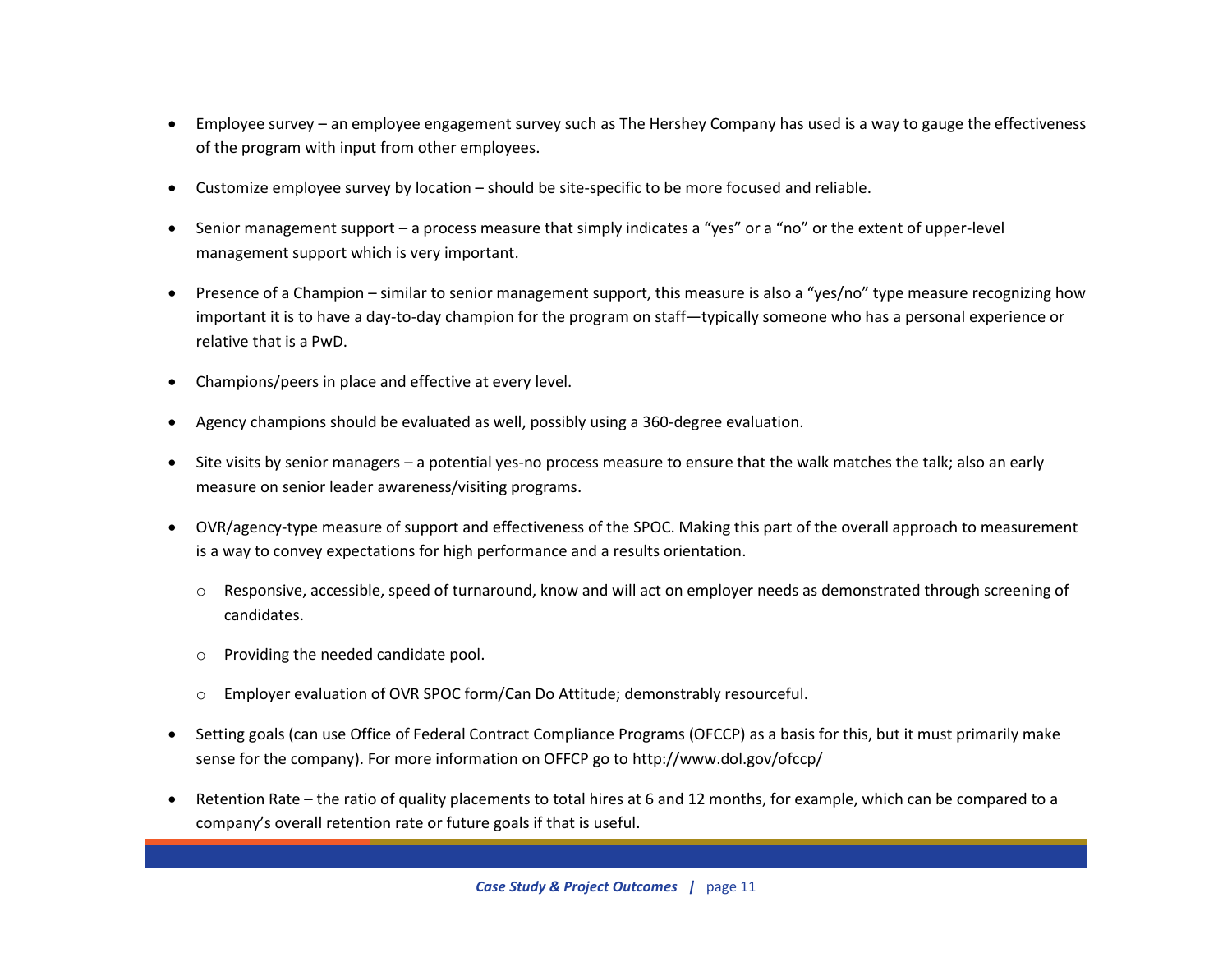- Benchmarks (including those of other companies) that are adjustable over time.
- Measures may vary by site an important consideration for establishing an evaluation approach.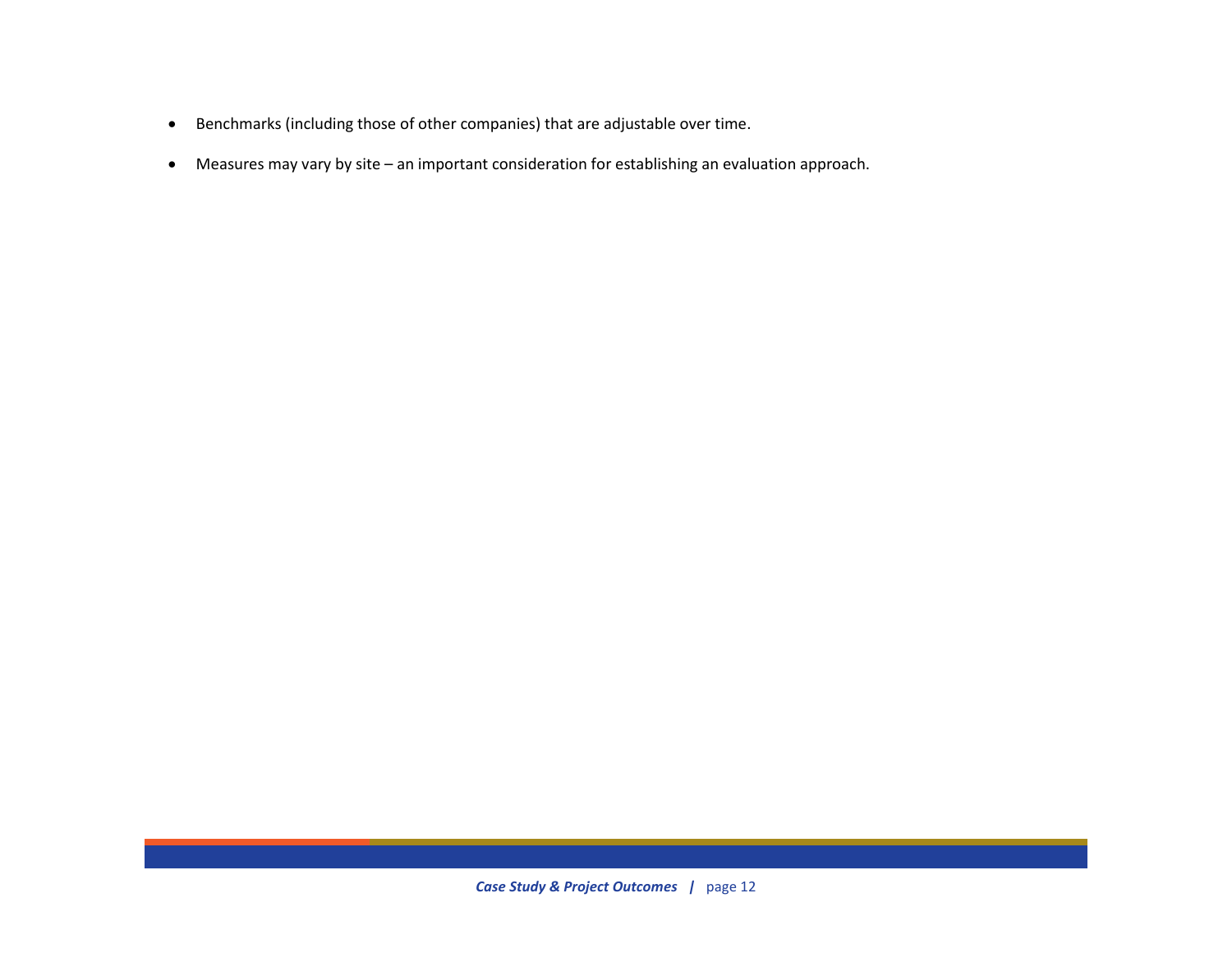**Project Outcome # 5:** Develop a structure to effectively "manage" or be involved in similar projects going forward to ensure minimum standards and accountability. **OUTCOME ACCOMPLISHED**

#### **Issue Overview, Requirements, or Needs**

The structure for effective management is established through the employer-SPOC/core team partnership. Management of that must occur through accountability of all partners to the process. Eight key elements are listed below that reflect the requirements for a successful management and performance/accountability system among partners.

- 1. Consistency of quality a Quality Assurance/Quality Control approach is in place to ensure it.
- 2. Customer-driven philosophy and approach there are two customers: the employer and the job candidates who are PwD.
- 3. SPOC is effective in carrying out roles and responsibilities.
- 4. Training program is established between employer and SPOC/core team.
- 5. SPOC certification process is in place and is consistently followed.
- 6. Team formation occurs with employer and SPOC/core team, and the plan and quality process to be followed is known to all with a shared consensus to follow it.
- 7. After-the-fact evaluations of performance occur.
- 8. Finally, given the utter importance of the SPOC to this successful model, this policy recommendation is being made: Consider the concept of an OVR establishing a SPOC *Academy* for recurring skills training/acquisition.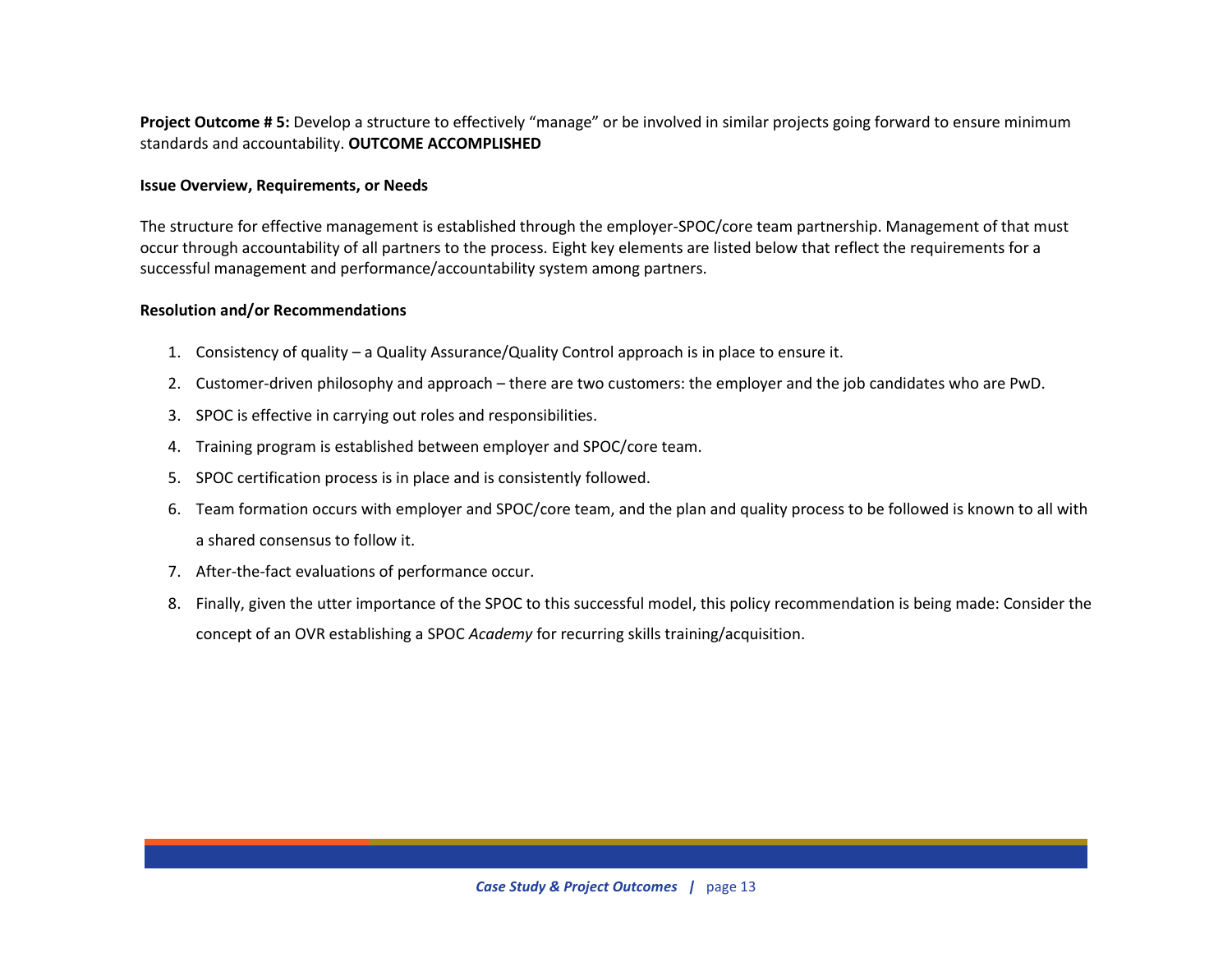# **Project Outcome #6:** Define when and how "employment readiness" (soft skills) will be developed and reimbursed. **RECOMMENDATIONS**

# **Issue Overview, Requirements, or Needs**

- Funding is critically important for this component as soft skills can be the key determinant as to whether the prospective hire is going to be successful.
- There are various issues that need to be resolved. The employee development side, for example, is not reimbursed.
- Funding agencies have differing eligibility criteria, fee structures, and reporting requirements that can take the focus away from employment training to administrative log jams.

- Recommendation: Set up a pool of funds for those costs not normally reimbursed or waiver funded. Costs should be reimbursable. The candidate's support plan should include "soft skills," if needed.
- Rationale: Agencies typically do not have the capital to front the costs, particularly if there is no expectation of reimbursement.
- Depending on each PwD job candidate's Cross-System involvement (e.g., State Vocational Rehabilitation (VR) program (OVR), PA Department of Public Welfare (DPW) County Mental Health (MH) or Office of Developmental Programs (ODP), CareerLink/OneStop) they may have had or currently have access to job readiness training and support.
- For example, PA OVR job seekers are provided these services by their OVR Counselor or this may be supplemented with OVRfacilitated job readiness classes run by their local district office, or specific Personal Work Adjustment Training (PWAT) contracted from OVR-approved providers prior to hire. DPW County Supports Coordinators may purchase job readiness training and support from local Community Rehabilitation Providers (CRPs) prior to and during active job coaching, if there is funding.
- The CareerLink system may also offer additional classes and workshops in local CareerLink offices' resource rooms or through electronic media links to PA Department of Labor and Industry Center for Workforce Information and Analysis career videos.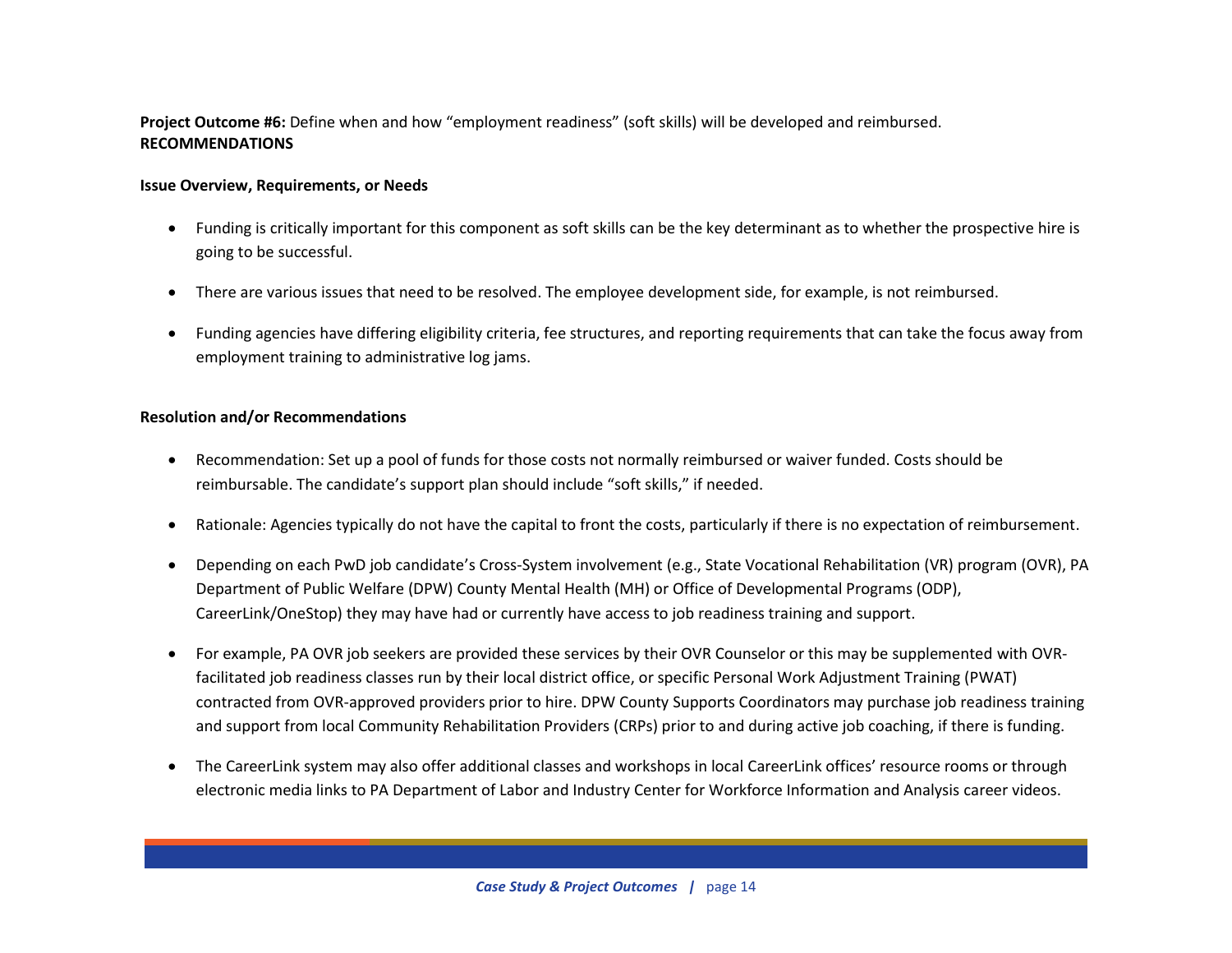<http://www.portal.state.pa.us/portal/server.pt?open=514&objID=814798&mode=2> (follow link to assembler and fabricator video)

- Also, the U.S. Department of Labor's Office of Disability Employment Policy (DOL ODEP) recently released a series of [Skills to Pay](http://links.govdelivery.com/track?type=click&enid=ZWFzPTEmbWFpbGluZ2lkPTIwMTIxMTI2LjEyNTcxNDIxJm1lc3NhZ2VpZD1NREItUFJELUJVTC0yMDEyMTEyNi4xMjU3MTQyMSZkYXRhYmFzZWlkPTEwMDEmc2VyaWFsPTE3Mjg1NDg3JmVtYWlsaWQ9cnJvYWNoQHBhLmdvdiZ1c2VyaWQ9cnJvYWNoQHBhLmdvdiZmbD0mZXh0cmE9TXVsdGl2YXJpYXRlSWQ9JiYm&&&100&&&http://www.dol.gov/dol/media/webcast/20121015-softskills/)  [the Bills video vignettes](http://links.govdelivery.com/track?type=click&enid=ZWFzPTEmbWFpbGluZ2lkPTIwMTIxMTI2LjEyNTcxNDIxJm1lc3NhZ2VpZD1NREItUFJELUJVTC0yMDEyMTEyNi4xMjU3MTQyMSZkYXRhYmFzZWlkPTEwMDEmc2VyaWFsPTE3Mjg1NDg3JmVtYWlsaWQ9cnJvYWNoQHBhLmdvdiZ1c2VyaWQ9cnJvYWNoQHBhLmdvdiZmbD0mZXh0cmE9TXVsdGl2YXJpYXRlSWQ9JiYm&&&100&&&http://www.dol.gov/dol/media/webcast/20121015-softskills/) that illustrate, in a lighthearted way, six key characteristics of effective employees:
	- o communication
	- o enthusiasm and attitude
	- o teamwork
	- o networking
	- o problem solving
	- o critical thinking
	- o professionalism
- These U.S. DOL ODEP training tools are excellent resources for use by all of the above agencies, CRPs, or local educational authorities for PwD transition students and any PwD job seeker with limited work history and experience who is in need of polishing their soft skills.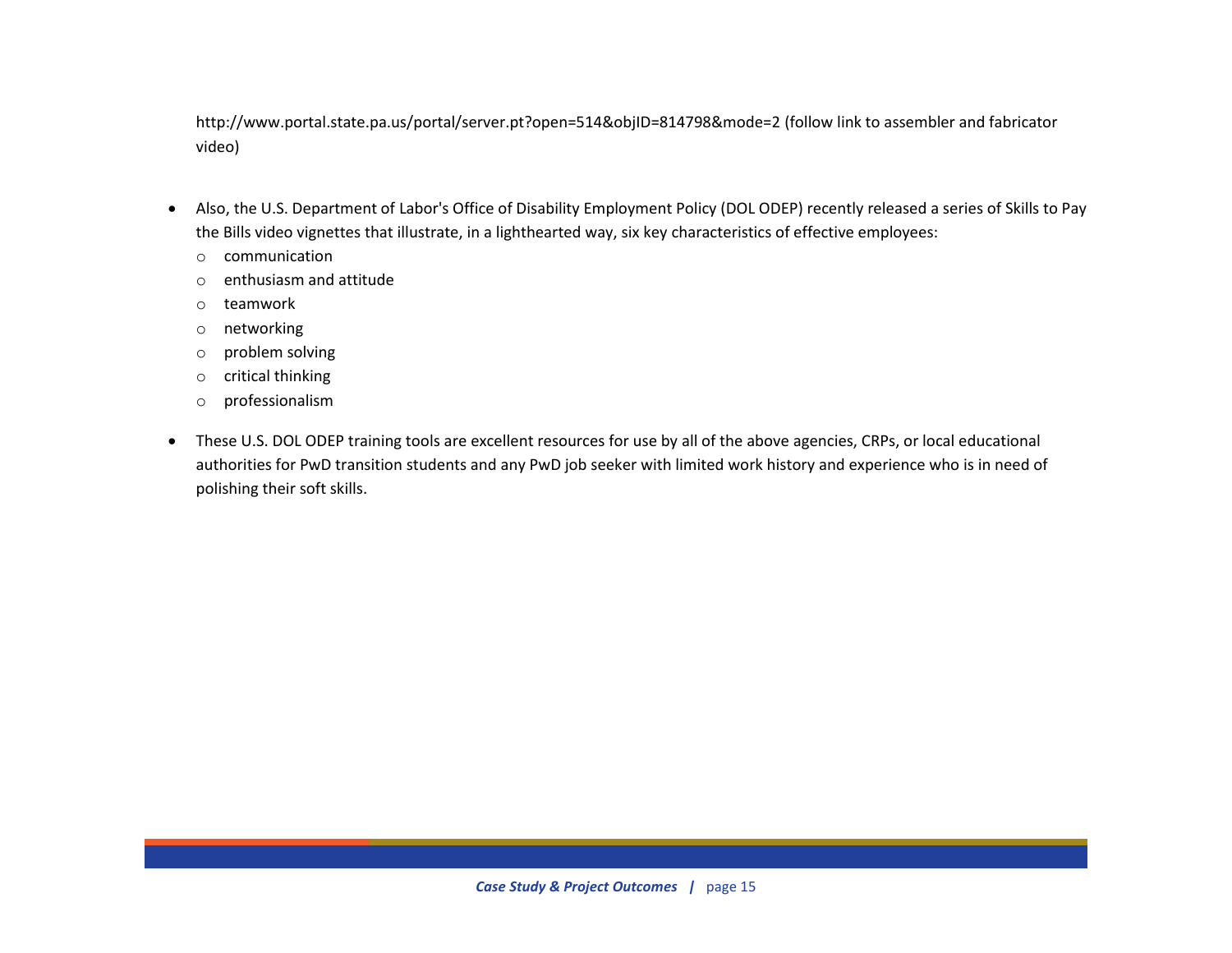# **Project Outcome #7:** Identify programmatic/client funding shortfalls including start-up costs and strategies for addressing shortfalls. **RECOMMENDATIONS**

# **Issue Overview, Requirements, or Needs**

• Same issue fundamentally as #6, though not specific to soft skills.

- It must be noted that The Hershey Company funded the Manufacturing Apprenticeship Program on its own. However, most businesses may not be able to do this and not having outside funding (such as DPW) would be a barrier to initiating the program.
- It is also recognized, however, that this issue must be resolved on a policy level including, but not limited to:
	- o Job coaching
	- o Soft skills
	- o Meeting company requirements
- Funding availability for employment supports and agency services to help with employment on-boarding a PwD is usually determined on an individualized PwD job candidate basis and is considered on their eligibility and choice of participation in the State VR program (OVR), PA DPW County Mental Health (MH) or Office of Developmental Programs (ODP), or CareerLink/OneStop.
- Extended job coaching support can be considered on a case-by-case basis by each agency. Cross-System braided or coordinated funding can be considered to maintain continuity of employment services over an extended time period.
- Social Security Ticket to Work cost reimbursements and benchmark payments can also be employed by those provider organizations participating as Employment Networks (ENs). While cost reimbursement risks are higher under this resource, it does provide a vehicle for the upfront cost reimbursements as well as longer-term follow-up funding with the attainment of certain outcome measures.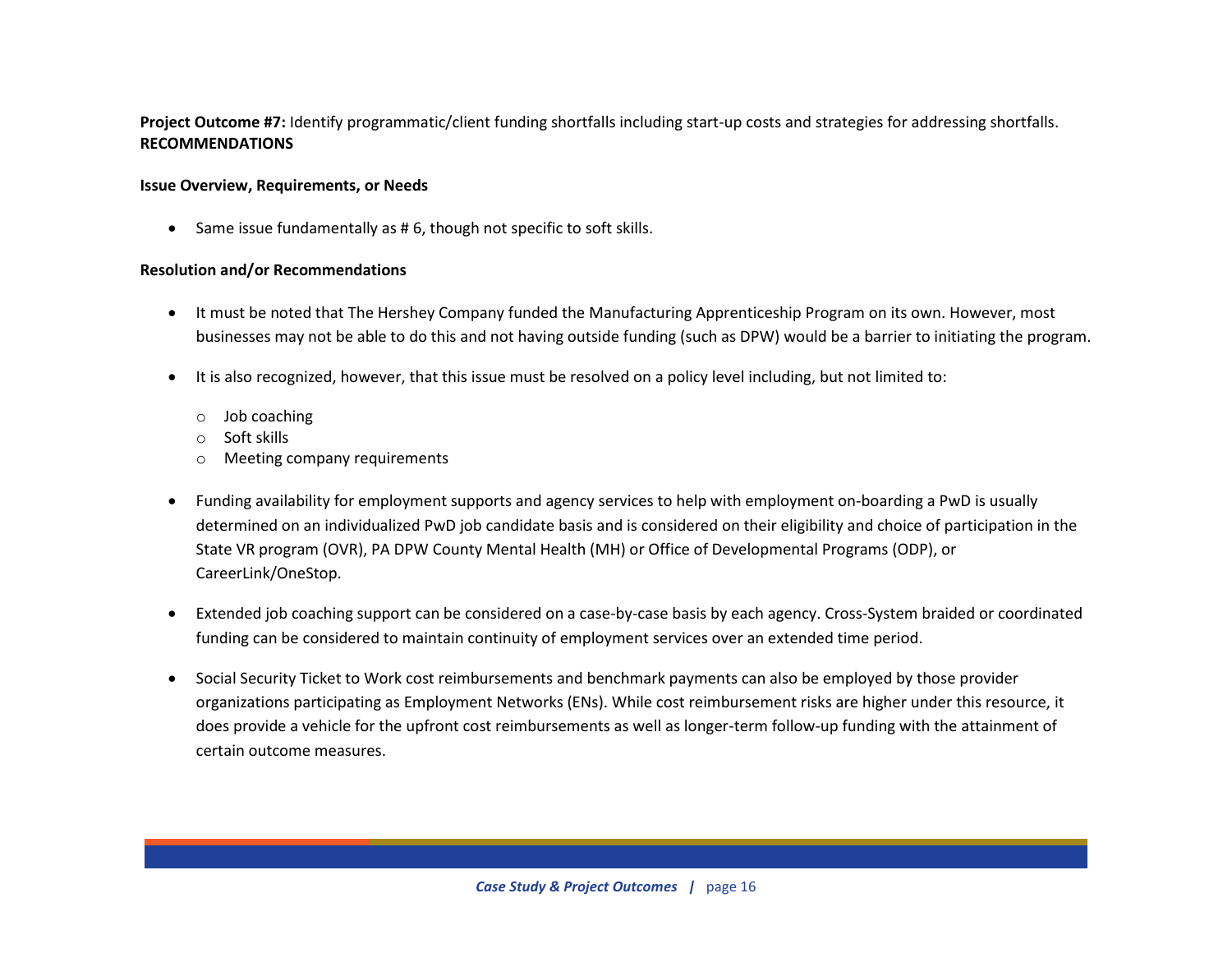# **Project Outcome #8:** Effectively resolve various cash flow issues and barriers during the Hershey project including job coach training. **RECOMMENDATIONS**

### **Issue Overview, Requirements, or Needs**

These issues are vexing IF the candidates are outside of OVR. This is a barrier that must be addressed.

- Not applicable for Hershey job coaches were assigned to candidates and funded by OVR.
- Did not have job coaching right away.
- Six hires had manufacturing experience. Three hires needed additional training beyond the on-the-job training.
- No funding issues because job coaches were already assigned through OVR. The candidates were already in the OVR system.
- Conversely, if someone was not in the OVR system it would not work. This could apply to Hershey if they hired someone that had not been in the OVR system.
- Each Cross-System Agency, CRP, and the PwD beneficiary that receives on-boarding employment assistance, including job coaching, should work together to ensure a satisfactory outcome. Each agency, County MH/Intellectual Disability (ID) Supports Coordinator, or representative should be notified of the need for continued support and work with the PwD employee and business to review options available based on eligibility, funding, or policy.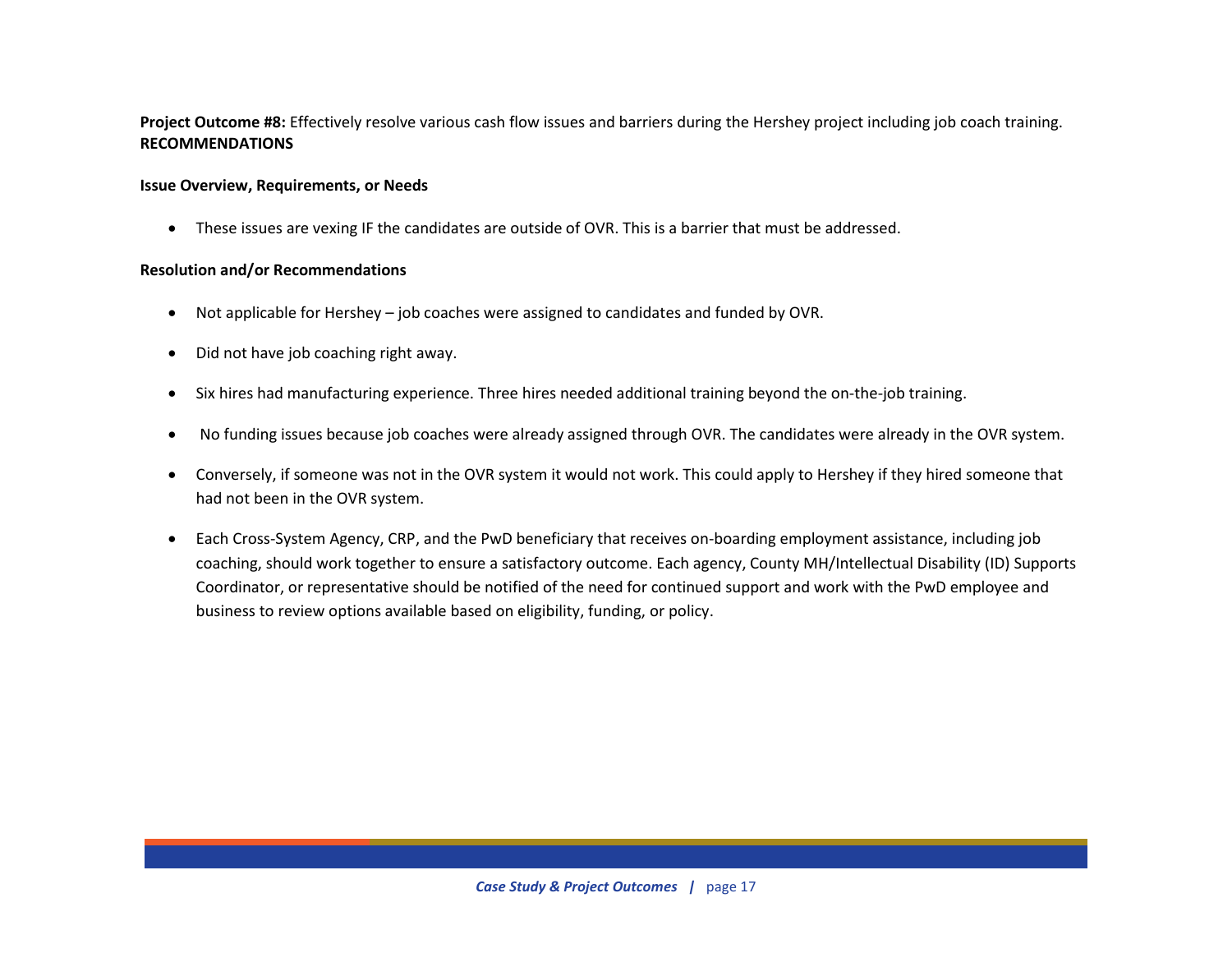# **Appendix Scorecard of Key Performance Measures (First Draft)**

This scorecard is generic, including measures that some employers have used. It should be used as a starting point for other employers to modify or adapt to best meet their needs. This could mean the use of only selected measures, the modification of measures shown, or the addition of other measures specific to the employer.

| Measure                           | Description/Guidance                             | Your Use/Results |
|-----------------------------------|--------------------------------------------------|------------------|
| <b>Employee Performance</b>       | Standards set for the position hired - typically |                  |
|                                   | the same for PwD as any employee in the          |                  |
|                                   | position                                         |                  |
| <b>Employee Retention</b>         | Ratio of quality placements to total hires       |                  |
| Safety Record                     | Use company standards or targets                 |                  |
| Attendance                        | Use company standards or targets                 |                  |
| <b>Teamwork</b>                   | How well the employee has operated in a          |                  |
|                                   | team environment as well as progress to that     |                  |
|                                   | end                                              |                  |
| <b>Training Costs</b>             | A net training cost if the employer receives     |                  |
|                                   | and applies tax credits for training PwD         |                  |
| <b>Employee Survey Results</b>    | Customize employee survey by location-           |                  |
|                                   | should be site-specific to be more focused and   |                  |
|                                   | reliable. This is an opportunity to solicit the  |                  |
|                                   | input of other workers.                          |                  |
| Senior Management Support         | A process measure that indicates a "yes" or a    |                  |
|                                   | "no" or the extent of upper-level management     |                  |
|                                   | support                                          |                  |
| Project Champion                  | Also a "yes-no" type measure recognizing how     |                  |
|                                   | important it is to have a day-to-day champion    |                  |
|                                   | for the program on staff                         |                  |
|                                   | Champions/peers in place and effective at        |                  |
|                                   | every level                                      |                  |
| SPOC Performance/Agency Champions | Making this part of the overall approach to      |                  |
|                                   | measurement is a way to convey expectations      |                  |
|                                   | for high performance and a results orientation   |                  |
|                                   | Responsive, accessible, speed of<br>O            |                  |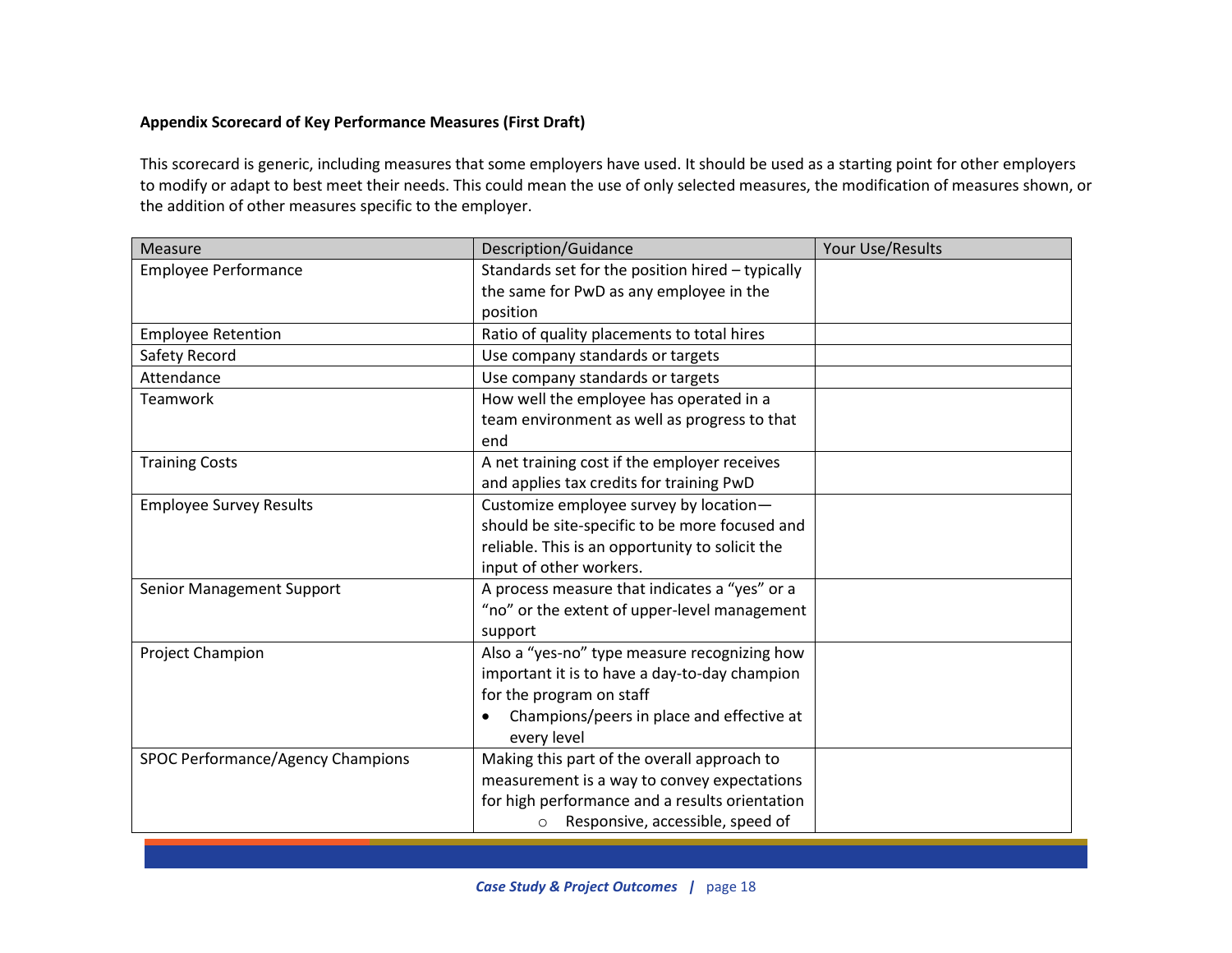| <b>Measure</b>                 | Description/Guidance                                                                                                                                                                                                                                              | Your Use/Results |
|--------------------------------|-------------------------------------------------------------------------------------------------------------------------------------------------------------------------------------------------------------------------------------------------------------------|------------------|
|                                | turnaround, demonstrate they<br>know and will act on employer<br>needs (i.e., screening of<br>candidates)<br>Providing the needed candidate<br>$\circ$<br>pool<br>Employer evaluation of OVR SPOC<br>$\circ$<br>form/Can Do Attitude;<br>demonstrably resourceful |                  |
| Site Visits by Senior Managers | A process measure that can be applied to<br>senior managers visiting other employer<br>programs is strongly recommended as well as<br>site visits after PwD employees are hired to<br>demonstrate support                                                         |                  |
| Other?                         | For example, employers may want to select<br>one or more other companies to benchmark<br>best practices that are selected for emulation                                                                                                                           |                  |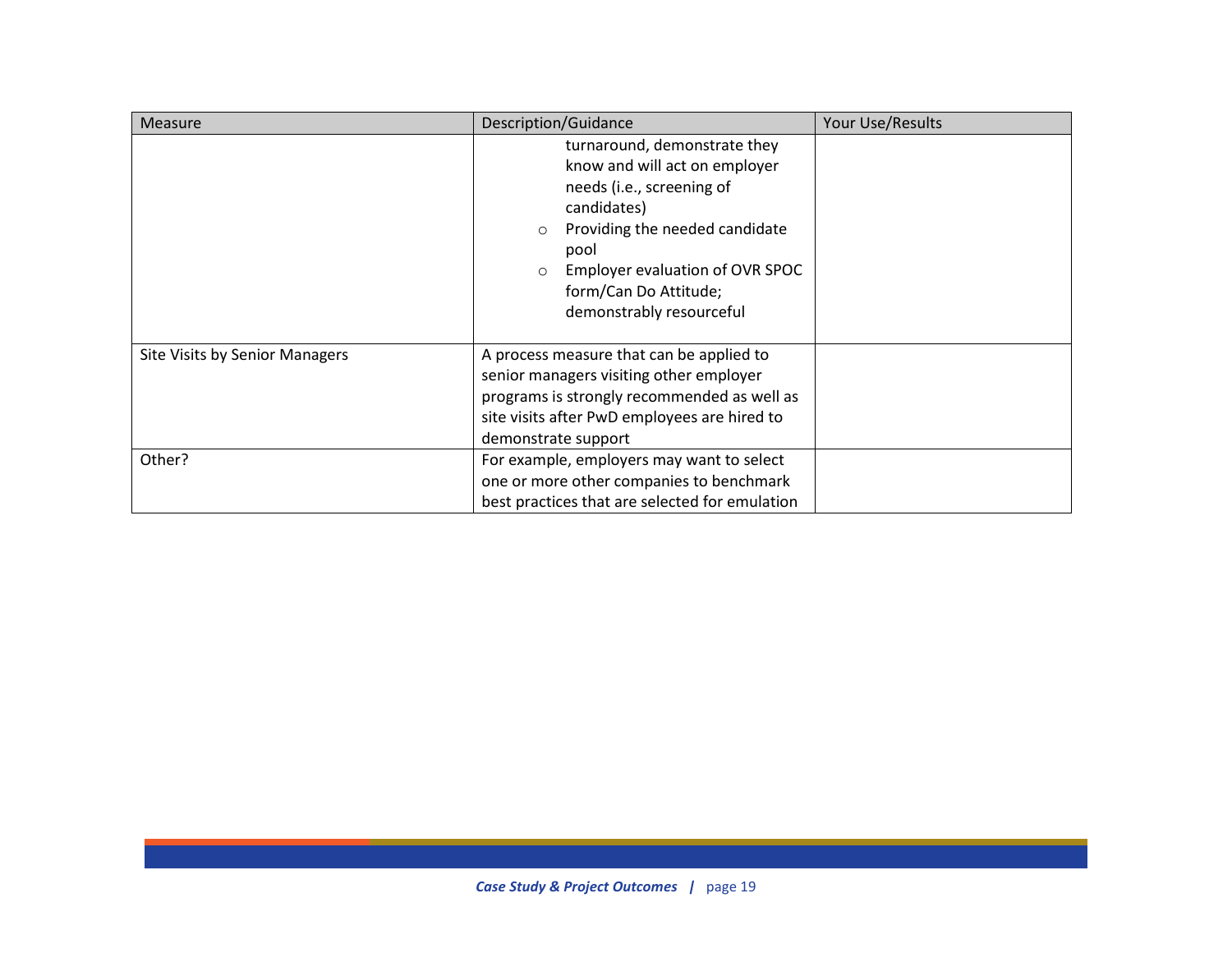This Case Study/Key Project Outcomes document is sponsored or produced with federal funds from the Centers for Medicare and Medicaid Services (CMS) Medicaid Infrastructure Grant (CFDA # 93.768).

The Case Study/Key Project Outcomes is owned by United Cerebral Palsy of Central Pennsylvania, Inc., and is the property of United Cerebral Palsy of Central Pennsylvania, Inc. Any material herein shall not be copied, sold, reproduced, or distributed without the expressed written consent of United Cerebral Palsy of Central Pennsylvania, Inc.

The Pennsylvania Department of Public Welfare (DPW) reserves a royalty free non-exclusive, and irrevocable license to reproduce, publish or otherwise use, and to authorize others to use, all copyright material and all material which can be copyrighted. DPW must approve statewide publications created within this Agreement by UCP or its subcontractors prior to distribution of these publications.

#### **Project Team**

Rocco Cambria, AHEDD Jeffrey W. Cooper, United Cerebral Palsy of Central Pennsylvania, Inc. Dave Kauffman, Pennsylvania Office of Developmental Programs Stacy Orwan, The Hershey Company Ralph Roach, Pennsylvania Office of Vocational Rehabilitation Victoria Zefran, The Hershey Company Pamela Zotynia, Arc of Luzerne County Keith Chase, Project Consultant and Facilitator

#### **Advisory Group**

Rocco Cambria, AHEDD Susan Carbaugh, Cumberland/Perry MH/IDD Diane Cashman, Pennsylvania Office of Developmental Programs Keith Chase, Project Consultant and Facilitator Jeffrey W. Cooper, United Cerebral Palsy of Central Pennsylvania, Inc. Devon D. Grant, Governor's Cabinet and Advisory Committee for People with Disabilities Stacy M. Kyle, PA Business Leadership Network (PA BLN) Maria Mardula, Bureau of Special Education Jim Marker, Department of Public Welfare

Cindy Mundis, Pennsylvania Office of Vocational Rehabilitation James Palmiero, Ed.D., Pennsylvania Training and Technical Assistance Network Lynn Patrone, Pennsylvania Office of Mental Health & Substance Abuse Services Ralph Roach, Pennsylvania Office of Vocational Rehabilitation Angela Roland, Pennsylvania Office of Mental Health and Substance Abuse Services Danielle Spila, Pennsylvania Department of Transportation Adam Wiener, Dauphin County MH/ID Victoria Zefran, The Hershey Company